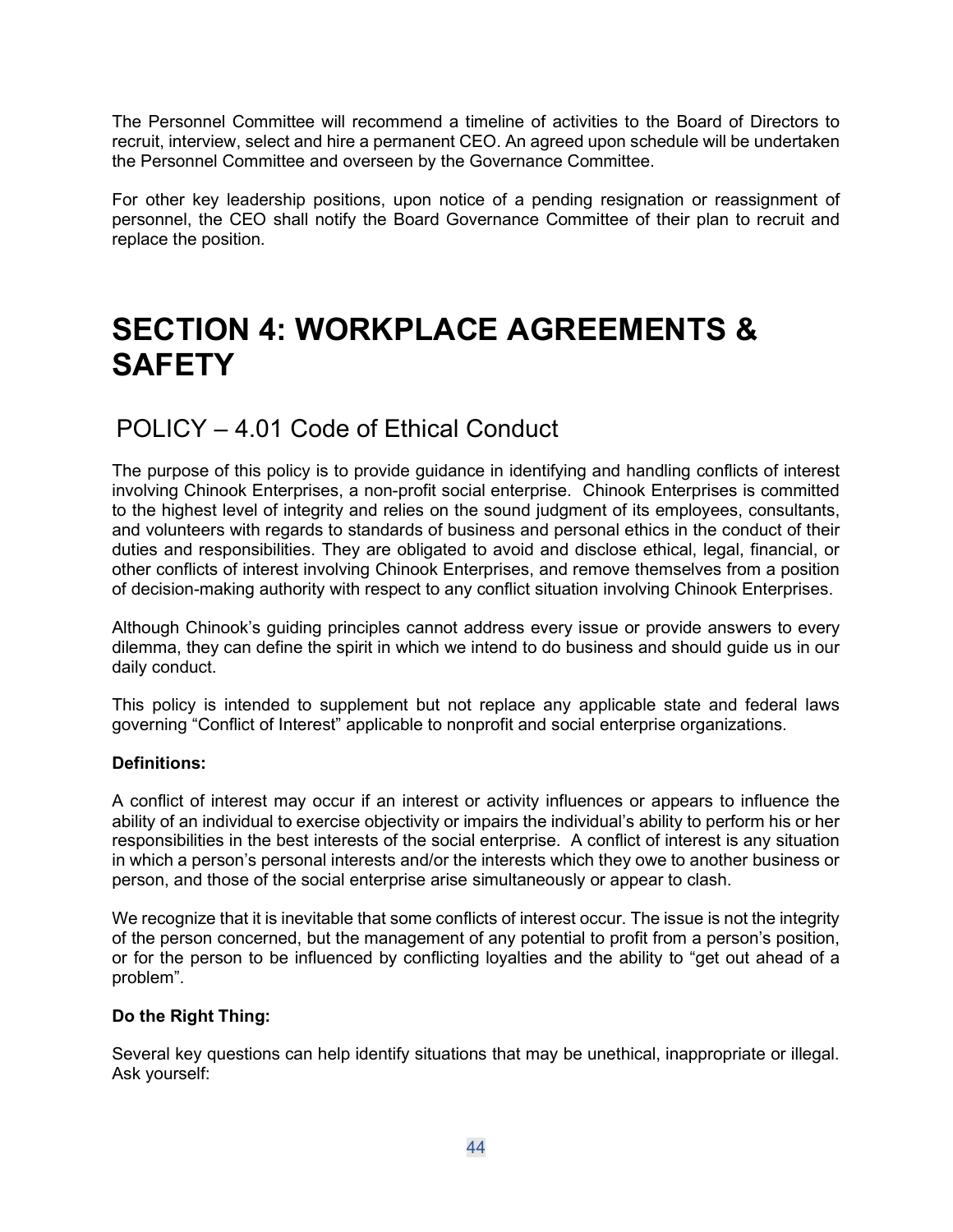- Does what I am doing comply with Chinook Enterprises' guiding principles, Conflict of Interest, Code of Ethics and other company policies?
- Have I been asked to misrepresent information or deviate from normal procedure?
- Would I feel comfortable describing my decision at a staff meeting?
- How would it look if it made the headlines?
- Am I being loyal to my family, my company and myself?
- What would I advise a relative or a friend to do?
- $\bullet$  Is this the right thing to do?

# Disclosure:

Disclosure of circumstances which present or could lead to a conflict of interest does not create a presumption that any person has violated this policy or applicable law. Reporting such circumstances allows management and/or the Board to determine whether the circumstances would unfairly benefit an employee, consultant, or volunteer, in order to respond as necessary to protect the integrity and reputation of Chinook Enterprises and retain the public's trust. Reporting such conflicts at the earliest opportunity is the expected and responsible action of every individual.

# Delivery of Service:

Conflicts of interest in service delivery may arise whenever the personal or professional interests of a staff member are potentially at odds from what is in the best interests of the customer. For example, if a staff person were asked to provide direct services to a relative, neighbor, or family friend, that could cause a conflict. A situation like this should be referred to another staff person. This sort of conflict might also extend to other stakeholders as well. It is the responsibility of staff to recognize and avoid instances where such conflicts might arise. Because public confidence is of extreme importance to Chinook Enterprises, steps should be taken to avoid even the appearance of a conflict of interest. If a staff member is unsure as to whether a potential conflict exists, he/she should consult with their direct supervisor immediately.

# Dual Relationships:

"Dual relationships" involving persons served should be avoided. Some obvious examples might be dating a close relative of a customer of Chinook Enterprises or privately hiring a customer to do work at a staff person's residence, and so forth. Check with your supervisor for guidance prior to entering any potential dual relationship.

# Setting Boundaries:

It is important to remember that relationship/boundary issues between staff and customers are common and require insight and caution. Many individuals served by this organization have limited opportunities for friendships and/or intimate relationships, and it is common for people to project these needs onto a person providing services. While casual friendships may be appropriate in some situations, dating or any other type of intimate relationship between staff and customers are strictly forbidden.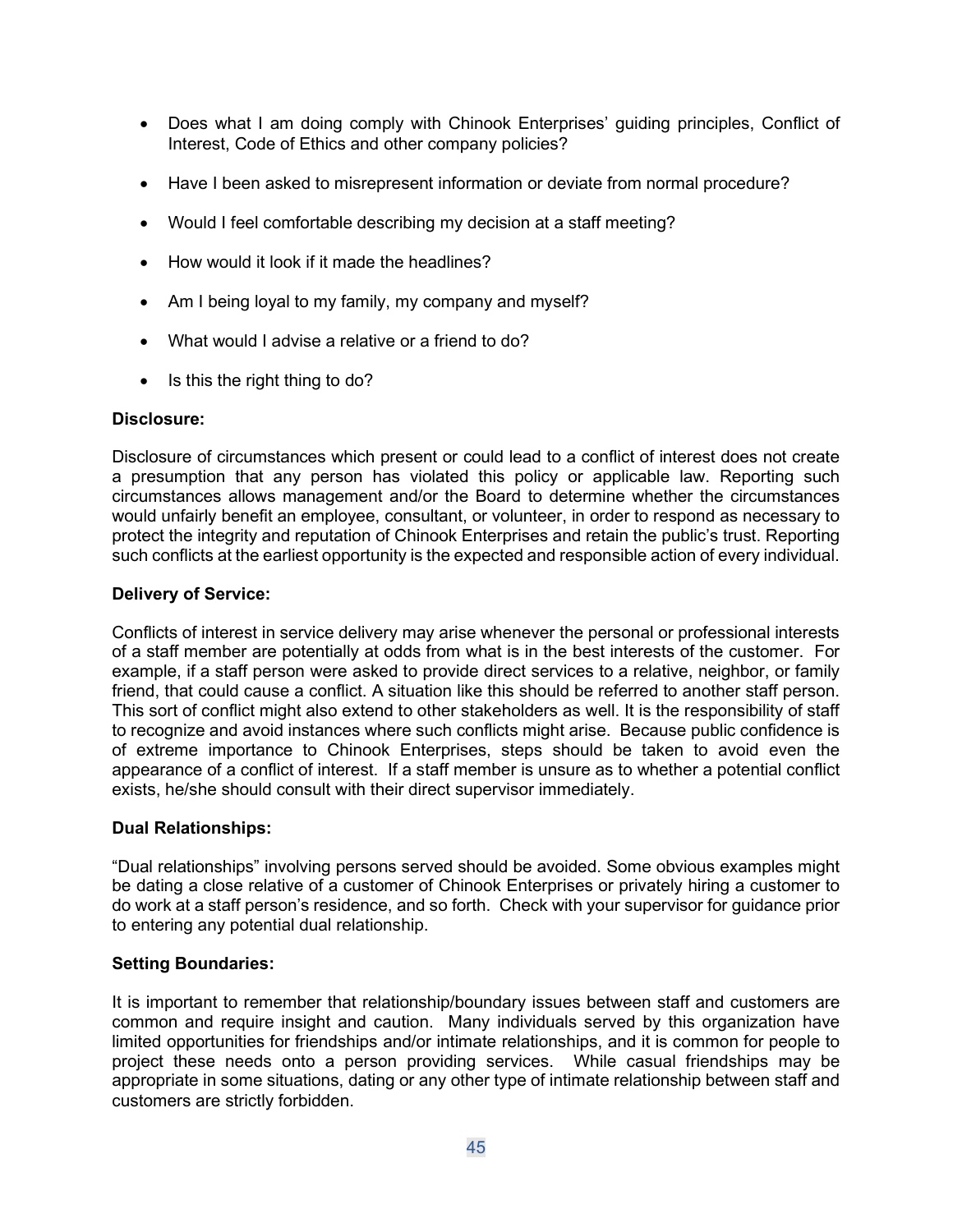#### Making Loans or Receiving Services:

It is unadvisable to loan money to co-workers, including customers. While this may not be unethical, it is unadvisable and should be avoided.

#### Personal Property:

Ethical conduct includes respect for and safeguarding of the personal property of customers, visitors, and personnel and property owned by the organization. If you see a potential issue where personal property is not in a safe area, please bring it to the attention of the owner of that property or a manager.

#### Business and Marketing:

It is expected that employees honor the highest ethical practices in Chinook Enterprises' business relationships. This means not taking unfair advantage of customers through manipulation, misrepresentation of material facts, by concealment of important information, misuse of privileged information, and so forth. Chinook employees shall not engage in business to benefit competitors directly or indirectly. If an employee has a relative or friend who engages in business in competition with Chinook Enterprises or on behalf of Chinook's competitors, such matter shall be promptly disclosed to the employee's manager.

#### Gratuities and Gifts:

Employees may not provide to customers or potential customers gift or gratuity that is of more than token value or that goes beyond the common courtesies. Receiving a gift or gratuity from customers for orders placed or business level achieved must be avoided. If an employee is in doubt about a gift that is offered, they should check with their supervisor.

It is not appropriate to exchange gifts, money or gratuities with persons served and/or members of their families. There may be instances where this is not the case, but staff should consult with their supervisor before engaging in any kind of gift exchange or accepting any sort of gratuity or present.

#### Business Communication and Advertising:

All business communication should be clearly written by describing: the relationship, what is offered, at what price, delivery schedule, and any other pertinent information for the customer. Advertising must be accurate and never deceptive.

#### Witnessing of Documents:

Employees may be asked to witness the signing of documents outside of the normal service delivery or business process. These could include powers of attorney, guardianship, advance directives, or contracts between two parties. Employees should check with their supervisor in any case where they are unsure what their role should be in these types of situations.

#### Professional Responsibilities:

Employees are expected to act in a professional and courteous fashion towards one another, customers, persons receiving services, and other stakeholders. Employees must adhere to the